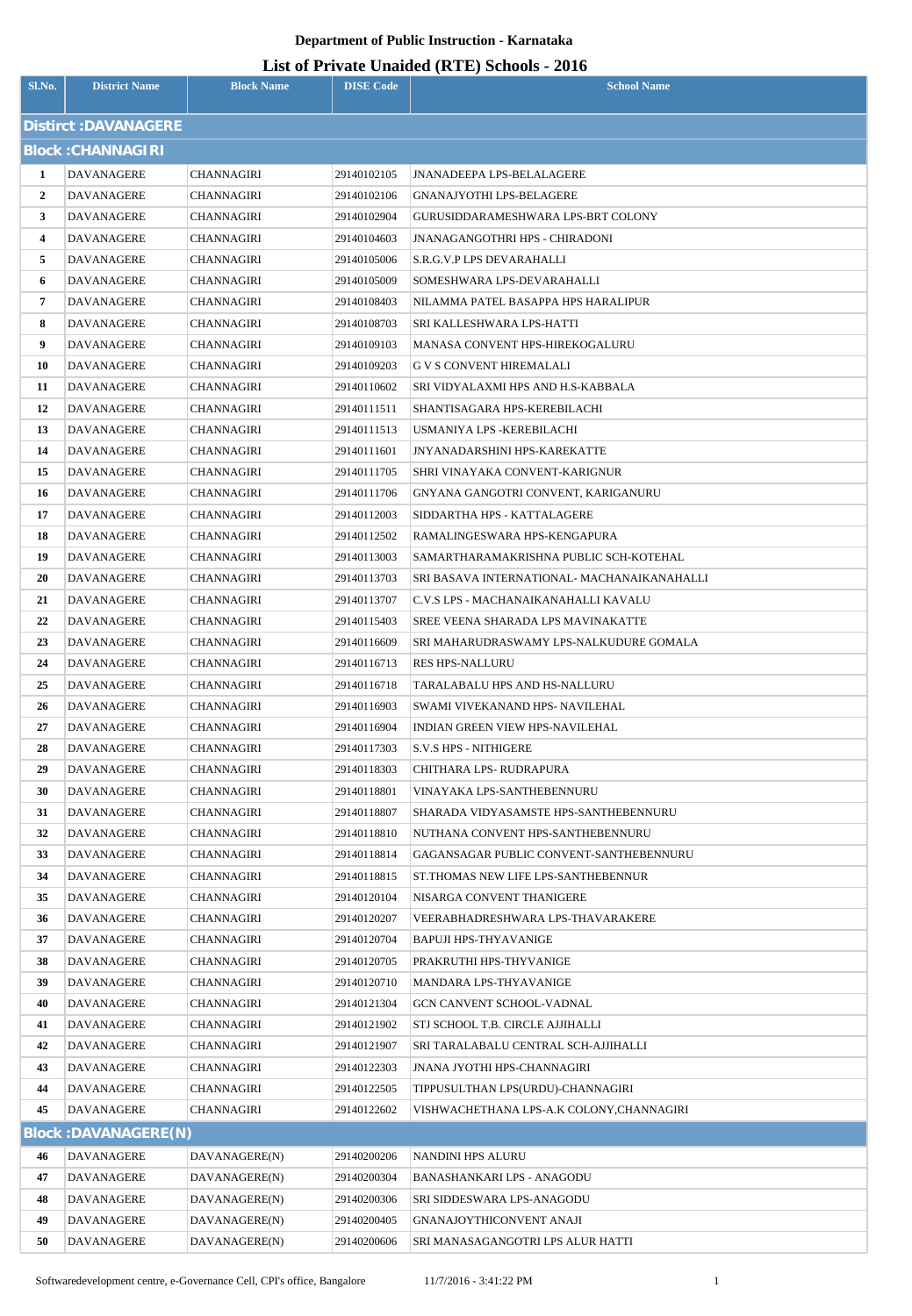|            |                          |                                |                            | LIST OF FITVALE UNAIGED (NTE) SCHOOLS - 2010                          |
|------------|--------------------------|--------------------------------|----------------------------|-----------------------------------------------------------------------|
| Sl.No.     | <b>District Name</b>     | <b>Block Name</b>              | <b>DISE Code</b>           | <b>School Name</b>                                                    |
| 51         | <b>DAVANAGERE</b>        | DAVANAGERE(N)                  | 29140200703                | MOUNT EVEREST VIDYALAYA-AVARGOLLA                                     |
| 52         | DAVANAGERE               | DAVANAGERE(N)                  | 29140200904                | MOTHER THERESA LPS-ELEBETHUR                                          |
| 53         | DAVANAGERE               | DAVANAGERE(N)                  | 29140200905                | SRI VINAYAKA HPS-ELEBETHUR                                            |
| 54         | DAVANAGERE               | DAVANAGERE(N)                  | 29140200906                | PRINCE CONVENT HPS-ELEBETHUR                                          |
| 55         | DAVANAGERE               | DAVANAGERE(N)                  | 29140200908                | TARALABALU LPS-ELEBETHUR                                              |
| 56         | DAVANAGERE               | DAVANAGERE(N)                  | 29140201504                | REVANASIDESWARA HPS-DODDABATHI                                        |
| 57         | <b>DAVANAGERE</b>        | DAVANAGERE(N)                  | 29140201505                | VIDYADHARE HPS-DODDABATHI                                             |
| 58         | <b>DAVANAGERE</b>        | DAVANAGERE(N)                  | 29140201512                | <b>GOOD SHEFFERD CONVENT-DODDABATHI</b>                               |
| 59         | DAVANAGERE               | DAVANAGERE(N)                  | 29140201513                | SIR M.VISWESWARAYYA RES SCH-DODBATI                                   |
| 60         | <b>DAVANAGERE</b>        | DAVANAGERE(N)                  | 29140202104                | <b>GNANAJYOTHI LPS GUDALU</b>                                         |
| 61         | DAVANAGERE               | DAVANAGERE(N)                  | 29140202202                | VIDYASAGAR HPS - GUMMANUR                                             |
| 62         | <b>DAVANAGERE</b>        | DAVANAGERE(N)                  | 29140202403                | SMT PUSHPA S MAHALINGAPPA LPS-HALEBATHI                               |
| 63         | DAVANAGERE               | DAVANAGERE(N)                  | 29140202704                | RUDRESWARA HPS HEBALU                                                 |
| 64         | DAVANAGERE               | DAVANAGERE(N)                  | 29140203002                | SRI VASAVI RASHTRIYA VIDYALAYA-HONNUR G.HATTI                         |
| 65         | DAVANAGERE               | DAVANAGERE(N)                  | 29140203702                | NIVEDITA HPS - IGOORU                                                 |
| 66         | DAVANAGERE               | DAVANAGERE(N)                  | 29140204004                | MADVANJANEYA LPS-HALEKADLEBALU                                        |
| 67         | <b>DAVANAGERE</b>        | DAVANAGERE(N)                  | 29140204105                | MOTHER S TOUCH CONVENT HPS KAKKARAGOLLA                               |
| 68         | DAVANAGERE               | DAVANAGERE(N)                  | 29140204106                | PATEL VEERAPPA HPS-KAKKARAGOLLA                                       |
| 69         | DAVANAGERE               | DAVANAGERE(N)                  | 29140204202                | GNYANA JYOTHI HPS KANDANAKOVI                                         |
| 70         | DAVANAGERE               | DAVANAGERE(N)                  | 29140204403                | SRI SATYA SAI VIDYALAYA-SHASTRIHALLI                                  |
| 71         | DAVANAGERE               | DAVANAGERE(N)                  | 29140205804                | SRI TARALABALU HPS - MELLEKATTE                                       |
| 72         | DAVANAGERE               | DAVANAGERE(N)                  | 29140206002                | NAVACHETHANA HPS-NAGARAKATTE                                          |
| 73         | DAVANAGERE               | DAVANAGERE(N)                  | 29140207715                | VIDYADHARE LPS-YARAGUNTE                                              |
| 74         | DAVANAGERE               | DAVANAGERE(N)                  | 29140207720                | SRI NEELAKANTESHWARA HPS KONDAJJI                                     |
| 75         | DAVANAGERE               | DAVANAGERE(N)                  | 29140207721                | NAVACHETHANA CONVENT-ASHOKA NAGARA DVG                                |
| 76         | DAVANAGERE               | DAVANAGERE(N)                  | 29140207722                | SRI BASAVA JAYAMRUTHYUNJAYA LPS-KONDAJJI ROAD                         |
| 77         | <b>DAVANAGERE</b>        | DAVANAGERE(N)                  | 29140207835                | SRI LINGAYYA PUBLIC SCHOOL-BASAVARAJPETE DVG                          |
| 78         | DAVANAGERE               | DAVANAGERE(N)                  | 29140207904                | SRI TARALABALU JAGADGURU HPS K.R ROAD-W.NO 13                         |
| 79         | DAVANAGERE               | DAVANAGERE(N)                  | 29140208014                | OXFORD CONVENT HPS-RMC RD W14                                         |
| 80         | DAVANAGERE               | DAVANAGERE(N)                  | 29140208016                | SRINIVASA HPS-BASAPURA W-14                                           |
| 81         | DAVANAGERE               | DAVANAGERE(N)                  | 29140208021                | SRI TARALABALU HPS BASAPURA-W.NO 14                                   |
| 82         | DAVANAGERE               | DAVANAGERE(N)                  | 29140208023                | AL- MATIN CONVENT-CHAMARAJPET DVG                                     |
| 83         | <b>DAVANAGERE</b>        | DAVANAGERE(N)                  | 29140208218                | NEW DELHI PUBLIC SCHOOL. DAVANGERE                                    |
| 84         | DAVANAGERE               | DAVANAGERE(N)                  | 29140208219                | LITTLE FAIRIES LPS-RMC LINK RD DVG                                    |
| 85         | DAVANAGERE               | DAVANAGERE(N)                  | 29140208307                | APPU LPS HONDADA CIRCLE-DVG W-17                                      |
| 86         | <b>DAVANAGERE</b>        | DAVANAGERE(N)                  | 29140208308                | S.J.M SCHOOL WARD-17                                                  |
| 87         | DAVANAGERE               | DAVANAGERE(N)                  | 29140208309                | SRI VIGNESHWARA HPS-DODDAPETE DVG                                     |
| 88         | <b>DAVANAGERE</b>        | DAVANAGERE(N)                  | 29140208312                | HMS CONVENT WARD-17                                                   |
| 89         | DAVANAGERE               | DAVANAGERE(N)                  | 29140208409                | LIONS EDUCATION HPS-W.NO. 18                                          |
| 90         | DAVANAGERE               | DAVANAGERE(N)                  | 29140208412                | WISDOM INTERNATIONAL LPS(URDU)-SHANKARVIHAR EXTN DVG                  |
| 91         | DAVANAGERE               | DAVANAGERE(N)                  | 29140208521                | INDIRA LPS-BHASHA NGR- MILLATH COLONY DVG                             |
| 92         | DAVANAGERE               | DAVANAGERE(N)                  | 29140208615                | ALIQRA HPS-RAJAVUL MUSTAFA NAGAR                                      |
| 93         | DAVANAGERE               | DAVANAGERE(N)                  | 29140208617                | LITTLE FLOWER SCHOOL-W.NO 4 DVG                                       |
| 94         | DAVANAGERE               | DAVANAGERE(N)                  | 29140208619                | SIR MIRZA LPS-SIR MIRZA ISMAIL NAGARA DVG                             |
| 95         | DAVANAGERE               | DAVANAGERE(N)                  | 29140208809                | GOOD WILL SCHOOL-W.NO 6, DVG                                          |
| 96<br>97   | DAVANAGERE<br>DAVANAGERE | DAVANAGERE(N)<br>DAVANAGERE(N) | 29140208914<br>29140208916 | SRI GURUPANCHAKSHARI GAVAYI SCHOOL-W.NO 23<br>UDAYARAVI HPS-AVARAGERE |
| 98         | DAVANAGERE               | DAVANAGERE(N)                  | 29140209010                | A K CONVENT AZAD NAGAR-DVG                                            |
| 99         | DAVANAGERE               | DAVANAGERE(N)                  | 29140209112                | S.M.S CONVENT-RAJIVGANDHI BADAVANE DVG                                |
| <b>100</b> | <b>DAVANAGERE</b>        | DAVANAGERE(N)                  | 29140209118                | UNIVERSAL CONVENT SCH-W.NO-8                                          |
| 101        | DAVANAGERE               | DAVANAGERE(N)                  | 29140209215                | BHAVANI LPS-YARAGUNTA RD W9                                           |
| 102        | DAVANAGERE               | DAVANAGERE(N)                  | 29140209216                | VIDYA JYOTHI HPS-RAJIVGANDHI BADAVANE                                 |
| 103        | DAVANAGERE               | DAVANAGERE(N)                  | 29140209217                | NANDA GOKULA CONVENT D.URS LYT DVG                                    |
| 104        | DAVANAGERE               | DAVANAGERE(N)                  | 29140209220                | SRI VASVI HPS-D.URS LYT DVG                                           |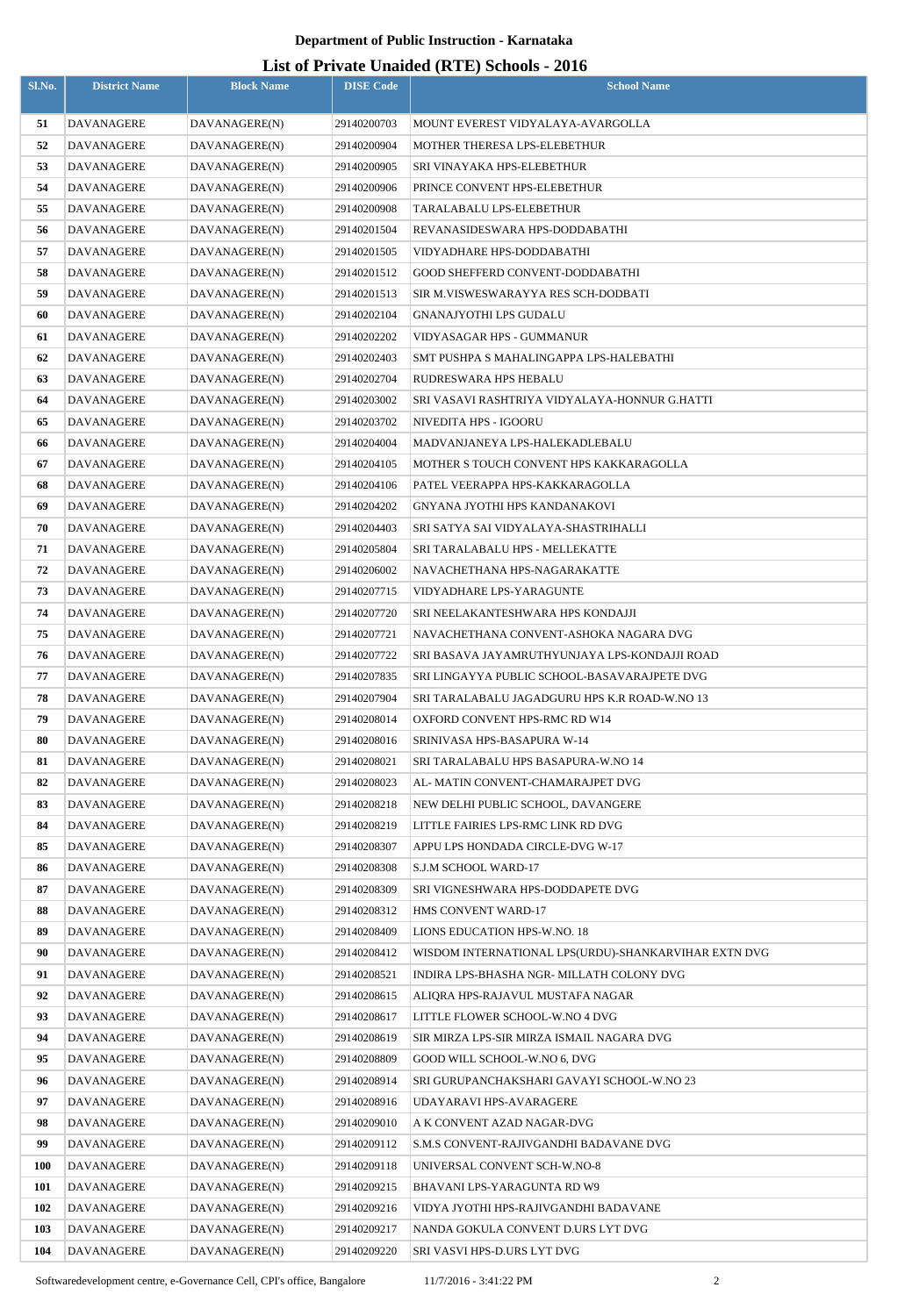## **List of Private Unaided (RTE) Schools - 2016**

| Sl.No. | <b>District Name</b>        | <b>Block Name</b> | <b>DISE Code</b> | $\frac{1}{2}$ of TH are character $\frac{1}{2}$ ochools $\frac{1}{2}$<br><b>School Name</b> |
|--------|-----------------------------|-------------------|------------------|---------------------------------------------------------------------------------------------|
| 105    | DAVANAGERE                  | DAVANAGERE(N)     | 29140209223      | A.C.M HPS-DEVARAJ URS LAYOUT DVG                                                            |
| 106    | <b>DAVANAGERE</b>           | DAVANAGERE(N)     | 29140209225      | RISING STAR LPS-D.ARAS L.YOUT                                                               |
| 107    | DAVANAGERE                  | DAVANAGERE(N)     | 29140209226      | P.B.V VIDYALAYA-D.ARAS L.OUT                                                                |
| 108    | DAVANAGERE                  | DAVANAGERE(N)     | 29140209227      | JNANABHARATHI HPS-JALI NGR W-09                                                             |
| 109    | <b>DAVANAGERE</b>           | DAVANAGERE(N)     | 29140209229      | <b>GNANADEEPA HPS-W.NO 9</b>                                                                |
| 110    | DAVANAGERE                  | DAVANAGERE(N)     | 29140209402      | MOHANDDIS - E - AZAM MISSION LPS SCHOOL DEVARAHATTI                                         |
| 111    | DAVANAGERE                  | DAVANAGERE(N)     | 29140209804      | SINCHANA CONVENT-HONDADA CIRCLE DVG                                                         |
| 112    | <b>DAVANAGERE</b>           | DAVANAGERE(N)     | 29140209808      | M.N.C NAGENDRAPPA CHANDRAMMA CONVENT KONDAJJI ROAD DVG                                      |
| 113    | DAVANAGERE                  | DAVANAGERE(N)     | 29140209907      | VINAYAKA CONVENT-GANESHPET W.NO 11                                                          |
| 114    | DAVANAGERE                  | DAVANAGERE(N)     | 29140210302      | VIDYASAGAR LPS-MALLASHETTIHALLI                                                             |
|        | <b>Block: DAVANAGERE(S)</b> |                   |                  |                                                                                             |
| 115    | DAVANAGERE                  | DAVANAGERE(S)     | 29140300108      | VISHWACHETHANA VIDYANIKETHANA CBSE SCH-S.G HALLI                                            |
| 116    | DAVANAGERE                  | DAVANAGERE(S)     | 29140300109      | ANMOL PUBLIC SCHOOL-SHIRAMAGONDANAHALLI                                                     |
| 117    | DAVANAGERE                  | DAVANAGERE(S)     | 29140300606      | BETHAL CONVENT LPS-T.B NAGAR                                                                |
| 118    | <b>DAVANAGERE</b>           | DAVANAGERE(S)     | 29140300608      | GURUKULA VIDYA SAMSTE HPS-THURCHAGATTA                                                      |
| 119    | DAVANAGERE                  | DAVANAGERE(S)     | 29140300804      | VINAYAKA CONVENT HPS-HADADI                                                                 |
| 120    | DAVANAGERE                  | DAVANAGERE(S)     | 29140301704      | PRAGATI CONVENT HPS-ANJENAYANAGAR,KUKUWADA                                                  |
| 121    | DAVANAGERE                  | DAVANAGERE(S)     | 29140301710      | SRUSTI CONVENT HPS-ANJNEYA NAGAR,KUKKUWADA                                                  |
| 122    | DAVANAGERE                  | DAVANAGERE(S)     | 29140301903      | SRI MALLIKARJUNASWAMY LPS-KAIDALE                                                           |
| 123    | DAVANAGERE                  | DAVANAGERE(S)     | 29140302506      | P.S.S.E.M.R HPS-THOLAHUNSE                                                                  |
| 124    | DAVANAGERE                  | DAVANAGERE(S)     | 29140302513      | MANASA CONVENT LPS-THOLAHUNSE                                                               |
| 125    | DAVANAGERE                  | DAVANAGERE(S)     | 29140303303      | SANJEEVINI LPS-KUNTAPALANAHALLI                                                             |
| 126    | DAVANAGERE                  | DAVANAGERE(S)     | 29140303504      | SVN LPS GOPANALU                                                                            |
| 127    | DAVANAGERE                  | DAVANAGERE(S)     | 29140304205      | SRI JNANA BHARATHI HPS-KODAGANURU                                                           |
| 128    | DAVANAGERE                  | DAVANAGERE(S)     | 29140304905      | MANASA GANGOTRI CONVENT HPS-HUCHHAVVANAHALLI                                                |
| 129    | DAVANAGERE                  | DAVANAGERE(S)     | 29140305107      | MANASA GANGOTHRI HPS-MAYAKONDA                                                              |
| 130    | <b>DAVANAGERE</b>           | DAVANAGERE(S)     | 29140305110      | VIVEKANANDA LPS-MAYAKONDA                                                                   |
| 131    | DAVANAGERE                  | DAVANAGERE(S)     | 29140305503      | DR. NIRMALA KESARI HPS-ATTIGERE                                                             |
| 132    | <b>DAVANAGERE</b>           | DAVANAGERE(S)     | 29140305806      | NATIONAL PUBLIC SCHOOL LOKIKERE                                                             |
| 133    | DAVANAGERE                  | DAVANAGERE(S)     | 29140306103      | SOMESHWARA VIDYALAYA HPS-GONIWADA CAMP                                                      |
| 134    | DAVANAGERE                  | DAVANAGERE(S)     | 29140306403      | KUVEMPU CONVENT - SYAGALE                                                                   |
| 135    | DAVANAGERE                  | DAVANAGERE(S)     | 29140306407      | NEW MODERN LPS-SHYAGALE                                                                     |
| 136    | <b>DAVANAGERE</b>           | DAVANAGERE(S)     | 29140306504      | GNANAGANGOTHRI LPS-KANDAGALLU                                                               |
| 137    | <b>DAVANAGERE</b>           | DAVANAGERE(S)     | 29140306902      | S.T.J HPS-BADA                                                                              |
| 138    | DAVANAGERE                  | DAVANAGERE(S)     | 29140307304      | KANAKA CENTRAL LPS-ANABERU                                                                  |
| 139    | DAVANAGERE                  | DAVANAGERE(S)     | 29140307403      | DEEPA CONVENT LPS-NALKUNDA                                                                  |
| 140    | DAVANAGERE                  | DAVANAGERE(S)     | 29140308417      | SRI CHIRANJEEVI LPS-W.NO-20 DVG                                                             |
| 141    | DAVANAGERE                  | DAVANAGERE(S)     | 29140308424      | VEERABHADRAPPA M C HPS - DVG                                                                |
| 142    | DAVANAGERE                  | DAVANAGERE(S)     | 29140308427      | JAI BHARATHI HPS-W.NO 20,DVG                                                                |
| 143    | DAVANAGERE                  | DAVANAGERE(S)     | 29140308521      | BACHAPAN LPS-A.V.K COLLEGE ROAD,DVG                                                         |
| 144    | DAVANAGERE                  | DAVANAGERE(S)     | 29140308524      | B.E.A HPS-P.J EXTN,DVG                                                                      |
| 145    | DAVANAGERE                  | DAVANAGERE(S)     | 29140308525      | K C LAXMAN SINGH HPS-P.J EXTN DVG                                                           |
| 146    | DAVANAGERE                  | DAVANAGERE(S)     | 29140308529      | JAIN VIDYALAYA HPS-W.NO.21 DVG                                                              |
| 147    | DAVANAGERE                  | DAVANAGERE(S)     | 29140308532      | ESHWARAMMA HPS-W.NO.21 DVG                                                                  |
| 148    | DAVANAGERE                  | DAVANAGERE(S)     | 29140308617      | BHAVASARA KSHATRIYA HPS-DVG                                                                 |
| 149    | DAVANAGERE                  | DAVANAGERE(S)     | 29140308618      | SGDM HANAGODIMATHA HPS-DVG                                                                  |
| 150    | DAVANAGERE                  | DAVANAGERE(S)     | 29140308620      | DRR ENG MEDIUM HPS-W.NO 22 DVG                                                              |
| 151    | DAVANAGERE                  | DAVANAGERE(S)     | 29140308621      | MANTESORI CONVENT HPS-W.NO 22 DVG                                                           |
| 152    | DAVANAGERE                  | DAVANAGERE(S)     | 29140308623      | GURUKUL VIDYALAYA HPS-K.B EXTN DVG                                                          |
| 153    | DAVANAGERE                  | DAVANAGERE(S)     | 29140308627      | SRI MOUNESHWARI RES DEAF & DUMB HPS-D.C.M LYT,DVG                                           |
| 154    | DAVANAGERE                  | DAVANAGERE(S)     | 29140308630      | GOLDEN PUBLIC PRIMARY SCHOOL                                                                |
| 155    | DAVANAGERE                  | DAVANAGERE(S)     | 29140308633      | LITTLE CHAMPS LPS-DCM LAYOUT                                                                |
| 156    | DAVANAGERE                  | DAVANAGERE(S)     | 29140308634      | THRISUL CONVENT SCHOOL - DVG                                                                |
| 157    | DAVANAGERE                  | DAVANAGERE(S)     | 29140308635      | SRI MATHIHALLI REVANAPPA LPS-HADADI RD DVG                                                  |

Softwaredevelopment centre, e-Governance Cell, CPI's office, Bangalore 11/7/2016 - 3:41:22 PM 3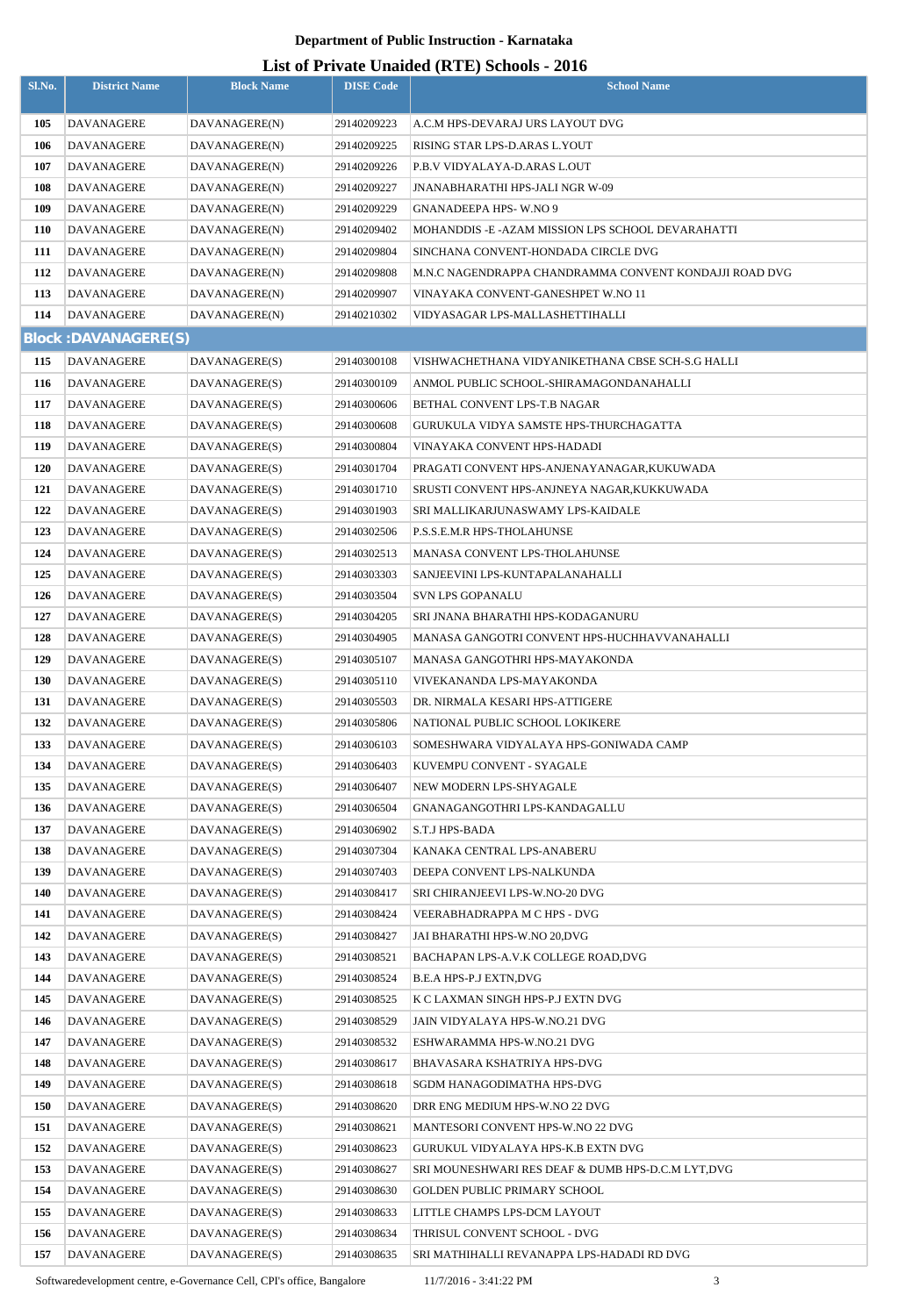|            |                                 |                                |                            | LISt of Frivate Unanged (NTE) SCHOOLS - 2010                                        |
|------------|---------------------------------|--------------------------------|----------------------------|-------------------------------------------------------------------------------------|
| Sl.No.     | <b>District Name</b>            | <b>Block Name</b>              | <b>DISE Code</b>           | <b>School Name</b>                                                                  |
| 158        | <b>DAVANAGERE</b>               | DAVANAGERE(S)                  | 29140308728                | VINAYAKA LPS-SRI RAMA EXTN NITUVALLI                                                |
| 159        | <b>DAVANAGERE</b>               | DAVANAGERE(S)                  | 29140308729                | SATYASAYI VIDYODAYA LPS-NITUVALLI DVG                                               |
| 160        | DAVANAGERE                      | DAVANAGERE(S)                  | 29140308730                | S.J.M PUBLIC SCHOOL LPS-NITUVALLI                                                   |
| 161        | DAVANAGERE                      | DAVANAGERE(S)                  | 29140308812                | NALANDA HPS-DVG                                                                     |
| 162        | DAVANAGERE                      | DAVANAGERE(S)                  | 29140308931                | M.S SHIVANNA HPS-SIDDALINGESHWARA NAGARA DVG                                        |
| 163        | <b>DAVANAGERE</b>               | DAVANAGERE(S)                  | 29140308933                | SIDDAGANGA CBSE SCHOOL SIDDALIGESWARA NAGARA                                        |
| 164        | DAVANAGERE                      | DAVANAGERE(S)                  | 29140308936                | KALPATHARU LPS-W.NO.33 DVG                                                          |
| 165        | <b>DAVANAGERE</b>               | DAVANAGERE(S)                  | 29140308937                | SIDDAGANGA HPS-DVG                                                                  |
| 166        | DAVANAGERE                      | DAVANAGERE(S)                  | 29140309052                | VIDYA VIKAS CONVENT-NITUVALLI,DVG                                                   |
| 167        | <b>DAVANAGERE</b>               | DAVANAGERE(S)                  | 29140309053                | MOTHER'S TOUCH CONVENT-W.NO 26,DVG                                                  |
| 168        | DAVANAGERE                      | DAVANAGERE(S)                  | 29140309109                | VIDYA SAGAR CONVENT HPS-W.NO 27 DVG                                                 |
| 169        | <b>DAVANAGERE</b>               | DAVANAGERE(S)                  | 29140309203                | A N P CONVENT HPS-DVG                                                               |
| 170        | <b>DAVANAGERE</b>               | DAVANAGERE(S)                  | 29140309214                | UGAM CENTRAL SCHOOL-W.NO 28,DVG                                                     |
| 171        | DAVANAGERE                      | DAVANAGERE(S)                  | 29140309215                | B.S.V.J HPS-P.J EXTN DVG                                                            |
| 172        | DAVANAGERE                      | DAVANAGERE(S)                  | 29140309309                | AMRUTHA VIDYALAYAM-SN LYT DVG                                                       |
| 173        | DAVANAGERE                      | DAVANAGERE(S)                  | 29140309310                | S.J.M PUBLIC HPS(BAKKESWARA)-W.NO 29,DVG                                            |
| 174        | DAVANAGERE                      | DAVANAGERE(S)                  | 29140309313                | NATIONAL CONVENT HPS-S.N.LYT                                                        |
| 175        | DAVANAGERE                      | DAVANAGERE(S)                  | 29140309315                | GURUKULA RES SCHOOL S.S LAYOUT                                                      |
| 176        | DAVANAGERE                      | DAVANAGERE(S)                  | 29140309401                | P.E.S(GUNDI) HPS-W.NO 32 DVG                                                        |
| 177        | DAVANAGERE                      | DAVANAGERE(S)                  | 29140309528                | RASTROTHANA HPS-W.NO.34 DVG                                                         |
| 178        | DAVANAGERE                      | DAVANAGERE(S)                  | 29140309530                | JNANA BHARATHI LPS-CHIKKANALLI HOSABADAVANE                                         |
| 179        | DAVANAGERE                      | DAVANAGERE(S)                  | 29140309532                | RASTROTTHANA VIDYAKENDRA CBSE-NITTUVALLI,DVG                                        |
| 180        | DAVANAGERE                      | DAVANAGERE(S)                  | 29140309708                | GNANA SURABHI LPS-W.NO 30,DVG                                                       |
| 181        | DAVANAGERE                      | DAVANAGERE(S)                  | 29140309716                | NAVODAYA VIDYASAMSTE HPS-RINGROAD DVG                                               |
| 182        | DAVANAGERE                      | DAVANAGERE(S)                  | 29140309718                | RASMI RESI GIRLS SCHOOL-KUNDUWAD ROAD,DVG                                           |
| 183        | DAVANAGERE                      | DAVANAGERE(S)                  | 29140309719                | SMT BOOSNUR.M.S.LPS-S.S. LYT                                                        |
| 184        | DAVANAGERE                      | DAVANAGERE(S)                  | 29140309720                | ASHA KIRANA TRUST HPS-DVG                                                           |
| 185        | <b>DAVANAGERE</b>               | DAVANAGERE(S)                  | 29140309722                | RVS KIDS LPS-S.S LAYOUT DVG                                                         |
| 186        | DAVANAGERE                      | DAVANAGERE(S)                  | 29140309723                | SRI H.L HANUMANTHAPPA LPS-W.NO 30,DVG                                               |
| 187        | DAVANAGERE                      | DAVANAGERE(S)                  | 29140309724                | LITTLE CHAMPS GURUKULAM LPS-S.S LAYOUT DVG                                          |
| 188        | <b>DAVANAGERE</b>               | DAVANAGERE(S)                  | 29140309725                | BASAVESHWARA CONVENT LPS-KHB COLONY DVG                                             |
| 189        | DAVANAGERE                      | DAVANAGERE(S)                  | 29140309731                | SAPTAGIRI ENG HPS-CHIGATERI LY                                                      |
| 190        | <b>DAVANAGERE</b>               | DAVANAGERE(S)                  | 29140309733                | PAVANASUTHA LPS-K.H.B COLONY W.NO 30 DVG                                            |
| 191        | DAVANAGERE                      | DAVANAGERE(S)                  | 29140309734                | RAGHAVENDRA VIDYANIKETHANA LPS-S.S LAYOUT DVG                                       |
| 192        | <b>DAVANAGERE</b>               | DAVANAGERE(S)                  | 29140309813                | S.M.M.A PUBLIC SCHOOL- W NO 31                                                      |
| 193        | DAVANAGERE                      | DAVANAGERE(S)                  | 29140309814                | BAPUJI CENTRAL SCHOOL-M.C.C B BLOCK,DVG                                             |
| 194        | DAVANAGERE                      | DAVANAGERE(S)                  | 29140309907                | GENIUS LPS-SHAKTHI NAGARA DVG                                                       |
| 195        | DAVANAGERE                      | DAVANAGERE(S)                  | 29140309911                | MOUNT EVEREST SCHOOL BHAVAJI BADAVANE                                               |
| 196        | DAVANAGERE                      | DAVANAGERE(S)                  | 29140309912                | MAHAMADAN HPS-CHIKKANAHALLI BADAVANE                                                |
| 197        | DAVANAGERE                      | DAVANAGERE(S)                  | 29140310203                | NINCHANA PUBLIC SCHOOL SARASWATHI NAGARA                                            |
| 198        | DAVANAGERE                      | DAVANAGERE(S)                  | 29140310206                | SAINT JOHN'S CBSE SCHOOL-S.K.S LAYOUT,DVG                                           |
| 199        | DAVANAGERE                      | DAVANAGERE(S)                  | 29140310209                | SHANTHINIKETHANA HPS-W.NO 36 DVG                                                    |
| <b>200</b> | DAVANAGERE                      | DAVANAGERE(S)                  | 29140310211                | SRI M.SWAMY RES LPS FOR S.T-W.NO 36,DVG                                             |
| <b>201</b> | DAVANAGERE                      | DAVANAGERE(S)                  | 29140310212                | VIDYANANDANA LPS-DVG                                                                |
| 202        | DAVANAGERE                      | DAVANAGERE(S)                  | 29140310213                | JNANA NAIVEDYA HPS-SARASWATHI BADAVANE,DVG                                          |
| 203        | DAVANAGERE                      | DAVANAGERE(S)                  | 29140310215                | KIDS CAMPS CONVENT LPS-SARASWATHI BADAVANE                                          |
| 204        | DAVANAGERE                      | DAVANAGERE(S)                  | 29140310216                | K.S.S HPS-SARASWATHI BADAVANE,DVG                                                   |
| 205        | DAVANAGERE                      | DAVANAGERE(S)                  | 29140310304                | SRI SOMESWAR VIDYALAYA-HADADI ROAD,DVG                                              |
| 206        | DAVANAGERE                      | DAVANAGERE(S)                  | 29140310312                | S.S.V CONVENT-LENIN NAGAR-DVG                                                       |
| 207        | DAVANAGERE                      | DAVANAGERE(S)                  | 29140310313                | S.V.S ENGLISH HPS-LENIN NAGARA                                                      |
| 208        | DAVANAGERE                      | DAVANAGERE(S)                  | 29140310316                | SARASWATHI HPS-NITTUVALLI, DVG                                                      |
| 209<br>210 | <b>DAVANAGERE</b>               | DAVANAGERE(S)                  | 29140310408<br>29140310409 | SAINT JOHN'S L.P.S-HADADI ROAD<br>MAGANURU BASAPPA PUBLIC SCH(CBSE)-TARALABALU EXTN |
| 211        | DAVANAGERE<br><b>DAVANAGERE</b> | DAVANAGERE(S)<br>DAVANAGERE(S) | 29140310410                | TARALABALU ICSE SCHOOL-DVG                                                          |
|            |                                 |                                |                            |                                                                                     |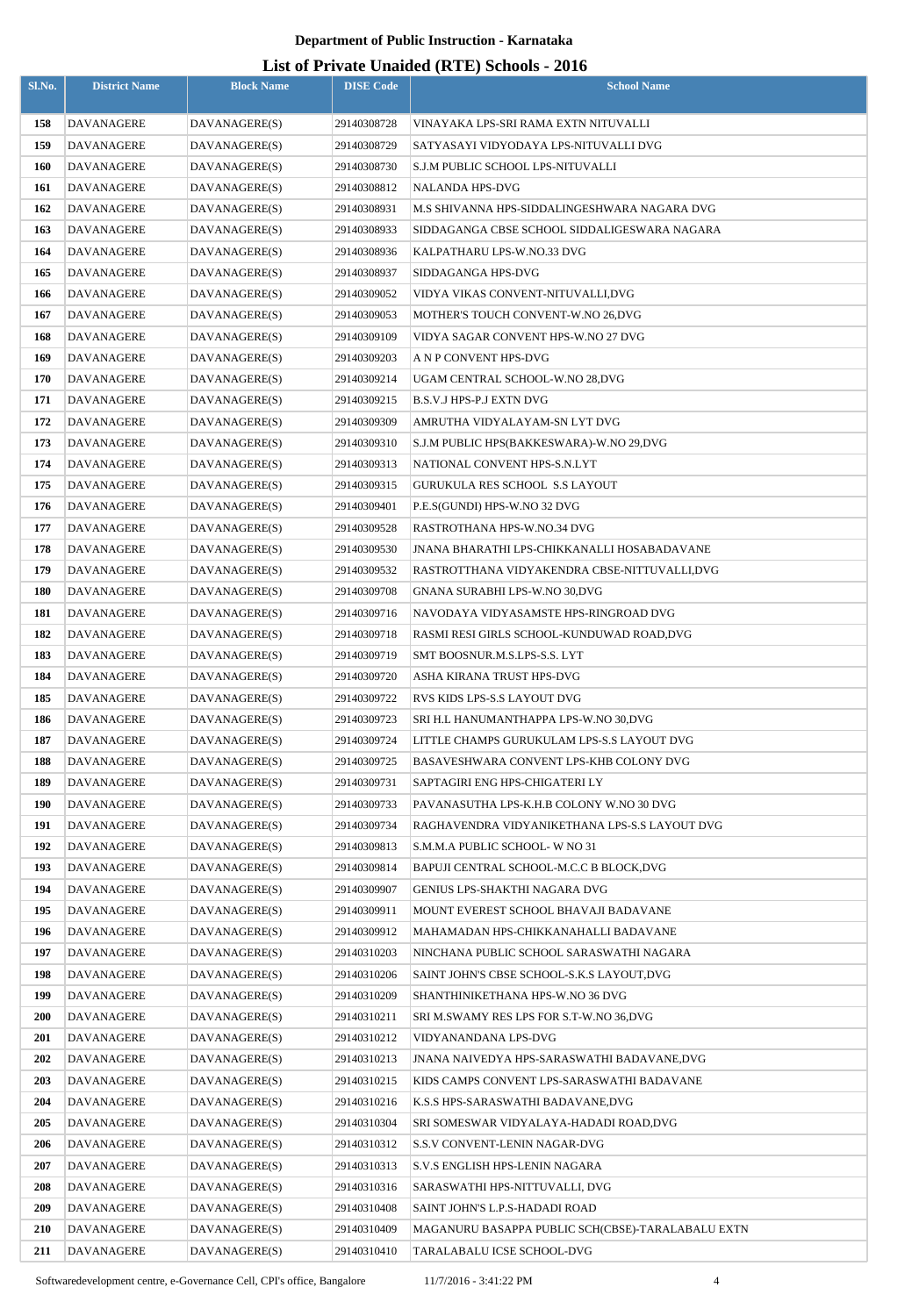## **List of Private Unaided (RTE) Schools - 2016**

|            |                                 |                      |                            | LIST OF FITVALE UNAIGER (INTER) SCHOOLS - 2010             |
|------------|---------------------------------|----------------------|----------------------------|------------------------------------------------------------|
| Sl.No.     | <b>District Name</b>            | <b>Block Name</b>    | <b>DISE Code</b>           | <b>School Name</b>                                         |
| 212        | <b>DAVANAGERE</b>               | DAVANAGERE(S)        | 29140310413                | <b>MAGANUR BASAPPA ENG MEDIUM PRIMARY SCHOOL-W.NO-38</b>   |
| 213        | DAVANAGERE                      | DAVANAGERE(S)        | 29140310414                | SRI TARALABALU CENTRAL SCHOOL-W.NO 38.DVG                  |
| 214        | DAVANAGERE                      | DAVANAGERE(S)        | 29140310415                | S.T.J HPS TARALABALU BADAVANE-DVG                          |
| 215        | DAVANAGERE                      | DAVANAGERE(S)        | 29140310512                | HALLIMAHADEVAPPA HPS-SHAMANUR                              |
| 216        | DAVANAGERE                      | DAVANAGERE(S)        | 29140310514                | PUSHPA MAHALINGAPPA HPS                                    |
| 217        | <b>DAVANAGERE</b>               | DAVANAGERE(S)        | 29140310515                | SRP CONVENT HPS-W.NO 39 DVG                                |
| 218        | DAVANAGERE                      | DAVANAGERE(S)        | 29140310516                | MODERN HPS-DVG                                             |
| 219        | DAVANAGERE                      | DAVANAGERE(S)        | 29140310517                | M.E.S HPS-W.NO 39,DVG                                      |
| 220        | DAVANAGERE                      | DAVANAGERE(S)        | 29140310518                | SIDDESHWARA HPS-ANJANEYA BADAVANE                          |
| 221        | DAVANAGERE                      | DAVANAGERE(S)        | 29140310604                | SRI RAMA CONVENT HOSAKUNDAVADA                             |
| 222        | DAVANAGERE                      | DAVANAGERE(S)        | 29140310605                | EURO SCHOOL SHAMANUR ROAD-DAVANGERE                        |
| 223        | <b>DAVANAGERE</b>               | DAVANAGERE(S)        | 29140310607                | SHIVA GANGOTHRI LPS-SHAMANUR                               |
| 224        | <b>DAVANAGERE</b>               | DAVANAGERE(S)        | 29140310608                | SRI BMET JAIN VIDYALAYA CBSE-W.NO 40                       |
| 225        | <b>DAVANAGERE</b>               | DAVANAGERE(S)        | 29140310612                | SWAMY VIVEKANANDA HPS-W.NO 40 DVG                          |
| 226        | <b>DAVANAGERE</b>               | DAVANAGERE(S)        | 29140310613                | SRI BASAVESHWARA HPS-SHABANUR                              |
| 227        | DAVANAGERE                      | DAVANAGERE(S)        | 29140310614                | MATHRUSHREE CONVENT-W.NO 40, DVG                           |
| 228        | DAVANAGERE                      | DAVANAGERE(S)        | 29140310701                | VIDYANIKETHANA PUBLIC SCH-S.O.G COLONY                     |
| 229        | DAVANAGERE                      | DAVANAGERE(S)        | 29140310702                | NISARGA CONVENT-W.NO 41,DVG                                |
| 230        | DAVANAGERE                      | DAVANAGERE(S)        | 29140310703                | SRUJANA VIDYA MANDIRA SCHOOL-S.M BADAVANE                  |
| 231        | DAVANAGERE                      | DAVANAGERE(S)        | 29140310705                | SRI HOYSALA RESI HPS- DVG                                  |
| 232        | DAVANAGERE                      | DAVANAGERE(S)        | 29140310707                | JAIN PUBLIC SCHOOL BADA CROSS                              |
| 233        | DAVANAGERE                      | DAVANAGERE(S)        | 29140310708                | JACK N JILL HPS-INDUSTRIAL AREA                            |
| 234        | DAVANAGERE                      | DAVANAGERE(S)        | 29140310712                | LALITHA INTERNATIONAL SCHOOL INDUSTRIAL AREA               |
| 235        | DAVANAGERE                      | DAVANAGERE(S)        | 29140310715                | SHARADA PUBLIC SCH-RAMNAGARA,DVG                           |
| 236        | DAVANAGERE                      | DAVANAGERE(S)        | 29140310719                | SHIVARAM KARANT LPS-DVG                                    |
| 237        | DAVANAGERE                      | DAVANAGERE(S)        | 29140310720                | SRI GANGADHARESHWARA VIDYA SAMSTE LPS-W.NO.41 DVG          |
| 238        | DAVANAGERE                      | DAVANAGERE(S)        | 29140310721                | VACHANA CONVENT-ANJANEYA COTTON MILL,DVG                   |
| 239        | <b>DAVANAGERE</b>               | DAVANAGERE(S)        | 29140310722                | SRUSTI CONVENT SOG COLONY SM EXTN D                        |
| <b>240</b> | DAVANAGERE                      | DAVANAGERE(S)        | 29140311203                | VIDYASAGAR HPS-GANGANAKATTE                                |
|            | <b>Block: HARI HARA</b>         |                      |                            |                                                            |
| 241        | <b>DAVANAGERE</b>               | HARIHARA             | 29140400203                | HARIHARLINGESHWRA HANDICAP RESIDENCIAL SCHOOL - AMARAVATHI |
| 242        | <b>DAVANAGERE</b>               | HARIHARA             | 29140400303                | <b>JNANA DEEKSHA HPS-BANNIKODU</b>                         |
| 243        | DAVANAGERE                      | HARIHARA             | 29140400406                | SRI VINAYAKA HPS - BANUVALLI                               |
| 244        | <b>DAVANAGERE</b>               | HARIHARA             | 29140400505                | SHRI LAKSHMIVENKATESHWAR HPS - BELLUDI                     |
| 245        | DAVANAGERE                      | HARIHARA             | 29140400506                | HPS PATEL MANJUNATHA-BELLUDI                               |
| 246        | <b>DAVANAGERE</b>               | HARIHARA             | 29140400702                | VIDYANIKETHANA HPS - BUDIHAL                               |
| 247        | <b>DAVANAGERE</b>               | HARIHARA             | 29140401903                | SRI NANDISWARA LPS GUDDADA BEVINAHALLI                     |
| 248        | DAVANAGERE                      | <b>HARIHARA</b>      | 29140402404                | SRI GNANAGANGA HPS - GUTHURU                               |
| 249        | DAVANAGERE                      | HARIHARA             | 29140402703                | SHREEMAN CHANNAYYA ODEYAR HPS - HALIVANA                   |
| 250        | <b>DAVANAGERE</b>               | HARIHARA             | 29140403603                | SHREE VENKATESHWARA HPS HOSAHALLI                          |
| 251        | DAVANAGERE                      | HARIHARA             | 29140404002                | SARASWATI CONVENT-JIGALI                                   |
| 252        | DAVANAGERE                      | HARIHARA             | 29140404806                | SRI MATHE ANJANA DEVI LPS -KOKKANURU                       |
| 253        | DAVANAGERE                      | HARIHARA             | 29140405002                | SRI NARADAMUNI HPS - KONDAJJI                              |
| 254        | DAVANAGERE                      | HARIHARA             | 29140405204                | SARASWATHI CONVENT LPS-KUMBALUR                            |
| 255        | DAVANAGERE                      | HARIHARA             | 29140405306                | KALPANA CHAWLA CONVENT-KUNEBELEKERE                        |
| 256        | DAVANAGERE                      | HARIHARA             | 29140405308                | BEERALINGESWARA LPS-K.B KERE                               |
| 257        | DAVANAGERE                      | HARIHARA             | 29140405402                | MANYATHA GIRLS RES SCH-KURUBARALLI                         |
| 258        | DAVANAGERE                      | HARIHARA             | 29140405608                | SHRIDEVI HPS - MALEBENNURU                                 |
| 259        | DAVANAGERE                      | HARIHARA             | 29140405610                | S.N URDU LPS-MALEBENNURU                                   |
| <b>260</b> | DAVANAGERE                      | HARIHARA             | 29140405618                | SRI GANGAPARAMESHWARI HPS - MALEBENNURU                    |
| 261        | DAVANAGERE                      | HARIHARA             | 29140405621                | RAJARAJESHWARI ENG HPS-MBR                                 |
| 262<br>263 | <b>DAVANAGERE</b>               | HARIHARA             | 29140405622                | ANJANEYA CONVENT LPS MALEBENNUR                            |
| 264        | DAVANAGERE<br><b>DAVANAGERE</b> | HARIHARA<br>HARIHARA | 29140405623<br>29140405632 | SHARADA CONVENT-MALEBENNUR<br>SRI MALATESHA PUBLIC SCH-MBR |
|            |                                 |                      |                            |                                                            |

Softwaredevelopment centre, e-Governance Cell, CPI's office, Bangalore 11/7/2016 - 3:41:22 PM 5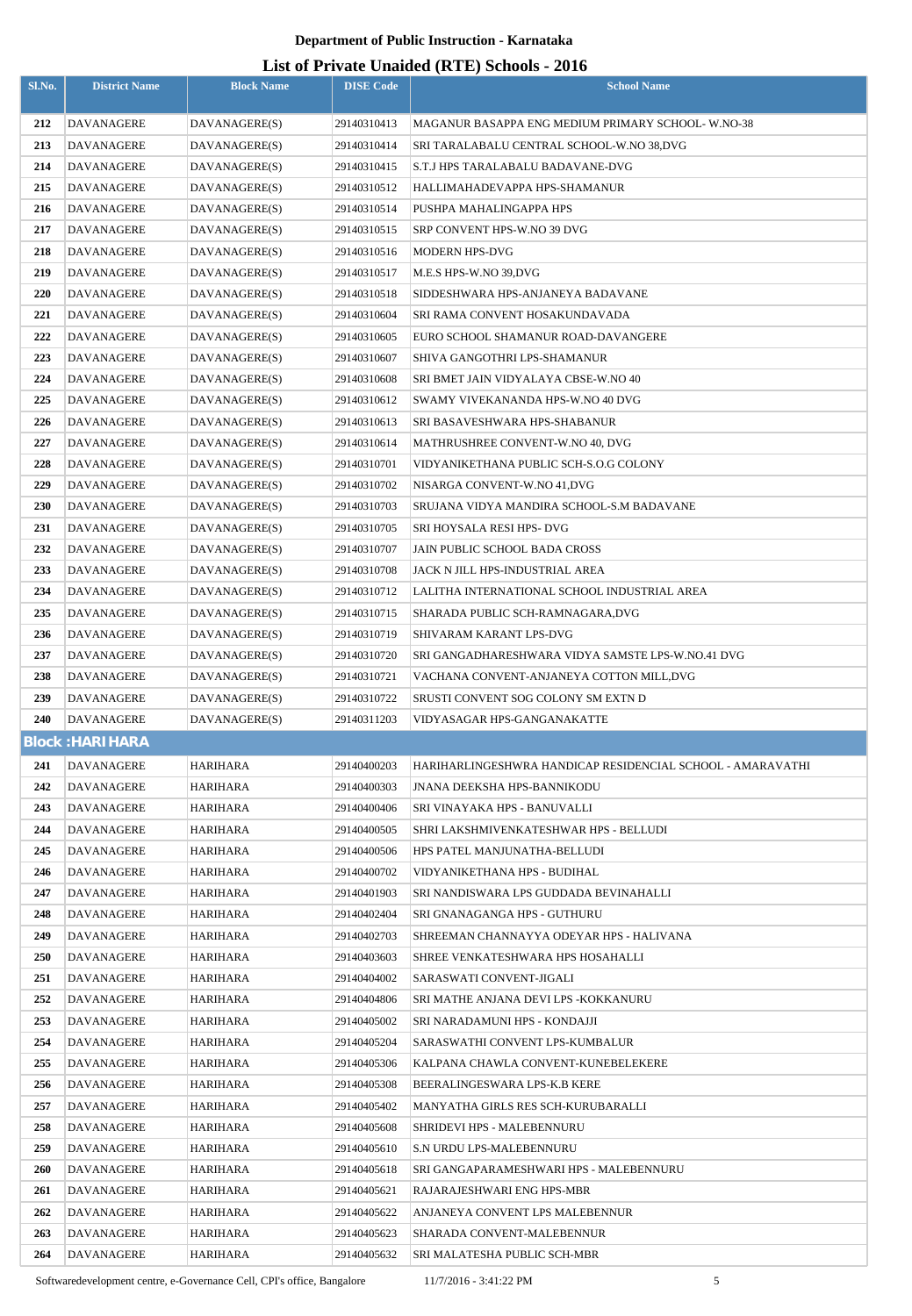| Sl.No.     | <b>District Name</b>            | <b>Block Name</b>                                                      | <b>DISE Code</b>           | $List$ of Trivally Unafully (IVIE) behoods - 2010<br><b>School Name</b>                     |
|------------|---------------------------------|------------------------------------------------------------------------|----------------------------|---------------------------------------------------------------------------------------------|
| 265        | <b>DAVANAGERE</b>               | <b>HARIHARA</b>                                                        | 29140405638                | JANANI LPS-MALEBENNURU                                                                      |
| 266        | DAVANAGERE                      | HARIHARA                                                               | 29140405902                | DAVANAGERE HPS - MITLAKATTE                                                                 |
| 267        | DAVANAGERE                      | HARIHARA                                                               | 29140406202                | SRI NANDISWARA LPS-NANDIGUDI                                                                |
| 268        | DAVANAGERE                      | HARIHARA                                                               | 29140407202                | AMMA HPS-SARATHI                                                                            |
| 269        | DAVANAGERE                      | <b>HARIHARA</b>                                                        | 29140407904                | MATHRU VIDYALAYA LPS-GUTHUR COLONY                                                          |
| 270        | DAVANAGERE                      | HARIHARA                                                               | 29140407905                | LITTLE CHAMPS LPS-GUTHUR COLONY HRR                                                         |
| 271        | DAVANAGERE                      | HARIHARA                                                               | 29140407906                | MKET'S LK ENG SCHOOL-HRR                                                                    |
| 272        | DAVANAGERE                      | HARIHARA                                                               | 29140408101                | SRI TARALABALU PRIMARY SCHOOL                                                               |
| 273        | DAVANAGERE                      | HARIHARA                                                               | 29140408407                | VIDYA DAYINI CBSE SCHOOL - HRR                                                              |
| 274        | DAVANAGERE                      | HARIHARA                                                               | 29140409103                | PEACE INTERNATIONAL LPS-HRR                                                                 |
| 275        | DAVANAGERE                      | HARIHARA                                                               | 29140409401                | MUJAHID MILAT(URDU) HPS-HRR                                                                 |
| 276        | DAVANAGERE                      | HARIHARA                                                               | 29140409402                | SMT PRAMEELA NAGARAJA LPS HARIHARA                                                          |
| 277        | DAVANAGERE                      | HARIHARA                                                               | 29140410003                | AMBEDKAR HPS ENG - HARIHARA                                                                 |
| 278        | DAVANAGERE                      | HARIHARA                                                               | 29140410103                | LITTLE FLOWER CONVENT, HRR                                                                  |
| 279        | DAVANAGERE                      | HARIHARA                                                               | 29140410403                | GURUTHIPPERUDRASWAMI HPS - HRR                                                              |
| 280        | DAVANAGERE                      | HARIHARA                                                               | 29140410604                | TAYABA GREENWAYS SCHOOL                                                                     |
| 281        | DAVANAGERE                      | HARIHARA                                                               | 29140410605                | IORA ACADEMY LPS-HRR                                                                        |
| 282        | DAVANAGERE                      | HARIHARA                                                               | 29140411002                | ANJUMAN ISLAMIA KAN LPS - HRR                                                               |
| 283        | DAVANAGERE                      | HARIHARA                                                               | 29140411105                | VIVEKANANDA HPS - HARIHARA                                                                  |
|            | <b>Block: HONNALI</b>           |                                                                        |                            |                                                                                             |
| 284        | DAVANAGERE                      | HONNALI                                                                | 29140500104                | <b>GNANA DEEPA HPS-ARAKERE</b>                                                              |
| 285        | DAVANAGERE                      | HONNALI                                                                | 29140500704                | SRI VENKATESHWARA HPS GOLLARAHALLI                                                          |
| 286        | <b>DAVANAGERE</b>               | HONNALI                                                                | 29140500905                | SRI SAI GURUKULA RES CBSE SCHOOL-HONNALI                                                    |
| 287        | DAVANAGERE                      | HONNALI                                                                | 29140501803                | BASAVESWARA LPS-KATHIGE                                                                     |
| 288        | DAVANAGERE                      | HONNALI                                                                | 29140502904                | PAVANA VIDYALAYA-HIREGONIGERE                                                               |
| 289        | DAVANAGERE                      | HONNALI                                                                | 29140503304                | <b>JNANA GANGA HPS KUNDURU</b>                                                              |
| 290        | <b>DAVANAGERE</b>               | <b>HONNALI</b>                                                         | 29140503309                | OXFORD LPS-KUNDURU                                                                          |
| 291        | DAVANAGERE                      | HONNALI                                                                | 29140504204                | NATIONAL PUBLIC SCHOOL-KULAMBI                                                              |
| 292        | DAVANAGERE                      | <b>HONNALI</b>                                                         | 29140505107                | ADVS HPS-SASVEHALLI                                                                         |
| 293        | DAVANAGERE                      | HONNALI                                                                | 29140505402                | ANIKETHANA CONVENT-KULAGATTE                                                                |
| 294        | DAVANAGERE                      | <b>HONNALI</b>                                                         | 29140506402                | ANJANEYA HPS - LINGAPURA                                                                    |
| 295        | DAVANAGERE                      | HONNALI                                                                | 29140506705                | JNANODAYA HPS HOSAHALLI                                                                     |
| 296        | <b>DAVANAGERE</b>               | <b>HONNALI</b>                                                         | 29140506803                | CHINNU LPS-IYANOOR                                                                          |
| 297        | DAVANAGERE                      | HONNALI                                                                | 29140507505                | TARALABALU LPS-BENAKANAHALLI                                                                |
| 298        | DAVANAGERE                      | <b>HONNALI</b>                                                         | 29140508304                | MOTHER THERESA MEMORIAL SCHOOL-CHILURU                                                      |
| 299        | DAVANAGERE                      | HONNALI                                                                | 29140508703                | <b>JNANAVAHINI HPS DODDERI</b>                                                              |
| 300        | <b>DAVANAGERE</b>               | HONNALI                                                                | 29140509503                | MOTHER MERY LPS-SURAHONNE                                                                   |
| 301        | DAVANAGERE                      | HONNALI                                                                | 29140509603                | SRI TARALABALU JAGADGURU HPS DANIHALLI                                                      |
| 302        | DAVANAGERE                      | HONNALI                                                                | 29140513008                | VIDYAVAHINI LPS-BELAGUTHI                                                                   |
| 303<br>304 | <b>DAVANAGERE</b><br>DAVANAGERE | HONNALI<br>HONNALI                                                     | 29140513408<br>29140513409 | JNANA JYOTHI VIDYA MANDIRA-DEVANAIKANAHALLI<br>TIPPU SULTHAN PUBLIC SCHOOL-DEVANAIKANAHALLI |
| 305        | DAVANAGERE                      | HONNALI                                                                | 29140514708                | SRI SHARADA CONVENT NYAMATHI                                                                |
| 306        | DAVANAGERE                      | HONNALI                                                                | 29140516004                | ABDUL KALAM MODEL SCHOOL-HONNALI                                                            |
| 307        | DAVANAGERE                      | <b>HONNALI</b>                                                         | 29140516203                | SIR M VISVESWARIAH HPS HONNALI                                                              |
| 308        | DAVANAGERE                      | HONNALI                                                                | 29140516204                | SWAMY VIVEKANANDA ENG HPS-HONNALI                                                           |
| 309        | DAVANAGERE                      | HONNALI                                                                | 29140516502                | KANAKA HPS HONNALI                                                                          |
| 310        | DAVANAGERE                      | HONNALI                                                                | 29140516602                | OXFORD HPS THUNGABHADRA BADAVANE                                                            |
| 311        | <b>DAVANAGERE</b>               | HONNALI                                                                | 29140516801                | PRERANA PUBLIC SCHOOL-DURGIGUDI                                                             |
| 312        | <b>DAVANAGERE</b>               | HONNALI                                                                | 29140516803                | SRI VIVEKANDA MEMORIAL HPS D.EXTN                                                           |
| 313        | <b>DAVANAGERE</b>               | <b>HONNALI</b>                                                         | 29140518202                | STELLA MERY'S HPS-HONNALI                                                                   |
|            | <b>Block: JAGALUR</b>           |                                                                        |                            |                                                                                             |
| 314        | DAVANAGERE                      | <b>JAGALUR</b>                                                         | 29140600606                | PRARTHANA PUBLIC SCHOOL-ASAGODU                                                             |
| 315        | DAVANAGERE                      | <b>JAGALUR</b>                                                         | 29140601105                | SHIVAJYOTHI LPS BASAVANAKOTE                                                                |
| 316        | <b>DAVANAGERE</b>               | JAGALUR                                                                | 29140601203                | SRI VEERABADRASWAMY LPS BASAVAPURA                                                          |
|            |                                 | Softwaredevelopment centre, e-Governance Cell, CPI's office, Bangalore |                            | 6<br>11/7/2016 - 3:41:22 PM                                                                 |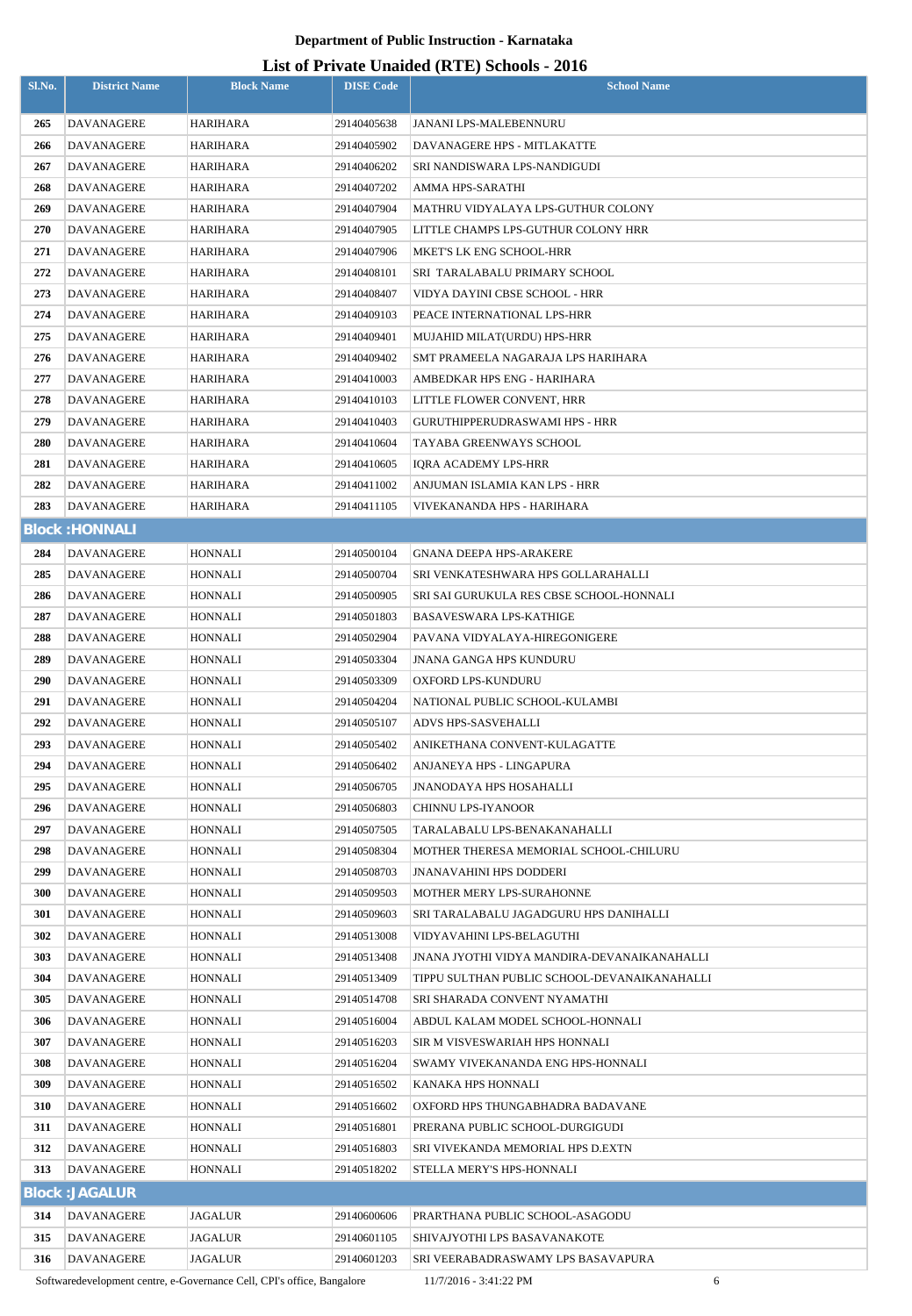## **List of Private Unaided (RTE) Schools - 2016**

| Sl.No.     | <b>District Name</b>        | <b>Block Name</b>    | <b>DISE Code</b> | $\text{List of I I1value}$ charged $(\text{NIE})$ behoofs $\text{-}2010$<br><b>School Name</b> |
|------------|-----------------------------|----------------------|------------------|------------------------------------------------------------------------------------------------|
|            |                             |                      |                  |                                                                                                |
| 317        | <b>DAVANAGERE</b>           | <b>JAGALUR</b>       | 29140601704      | SARVODAYA HPS-BIDARAKERE                                                                       |
| 318        | <b>DAVANAGERE</b>           | JAGALUR              | 29140601808      | NITHYOTSAVA LPS-BILICHODU                                                                      |
| 319        | DAVANAGERE                  | JAGALUR              | 29140603503      | RURAL PUBLIC SCHOOL-DIDDIGE                                                                    |
| 320        | DAVANAGERE                  | JAGALUR              | 29140603704      | SHARANASHREE HPS-DONNEHALLI                                                                    |
| 321        | DAVANAGERE                  | JAGALUR              | 29140605803      | SKOST LPS-HIREMALLANAHOLE                                                                      |
| 322        | DAVANAGERE                  | JAGALUR              | 29140607602      | MURULI NANDANA LPS KAMANDALAGUNDI                                                              |
| 323        | DAVANAGERE                  | JAGALUR              | 29140610502      | JOSEPH HPS MEDAGINAKERE                                                                        |
| 324        | DAVANAGERE                  | JAGALUR              | 29140611002      | JNANAVIKASA VIDYALAYA-MUGGIDARAGIHALLI                                                         |
| 325        | DAVANAGERE                  | JAGALUR              | 29140611204      | SWAMY VIVEKANANDA LPS-MUSTUR                                                                   |
| 326        | DAVANAGERE                  | JAGALUR              | 29140611803      | SHRAVANI VIDYAMANDIRA HPS PALLAGATTE                                                           |
| 327        | DAVANAGERE                  | JAGALUR              | 29140613104      | S.K.O.S.T HPS-SOKKE                                                                            |
| 328        | <b>DAVANAGERE</b>           | JAGALUR              | 29140613105      | VISHWAPRAGNA PRIMARY SCH-SOKKE                                                                 |
| 329        | <b>DAVANAGERE</b>           | JAGALUR              | 29140614303      | RAJARAJESHWARI LPS-UJJAPPAVADERAHALLI                                                          |
| <b>330</b> | DAVANAGERE                  | JAGALUR              | 29140615606      | R.V.S HIGH TECH SCHOOL- JGR                                                                    |
| 331        | DAVANAGERE                  | JAGALUR              | 29140616103      | JM IMAM SMARAKA SCH-JAGALUR                                                                    |
| 332        | DAVANAGERE                  | JAGALUR              | 29140616104      | <b>GURUKULA HPS-JAGALUR</b>                                                                    |
| 333        | <b>DAVANAGERE</b>           | JAGALUR              | 29140616105      | HONEYBEE LPS-JAGALUR                                                                           |
| 334        | DAVANAGERE                  | JAGALUR              | 29140616106      | SOUTH CANARA HITECH SCH-APMC OPP JAGALUR                                                       |
| 335        | DAVANAGERE                  | JAGALUR              | 29140616204      | SRI MATHA RESI. HPS-JAGALUR                                                                    |
| 336        | DAVANAGERE                  | JAGALUR              | 29140616405      | BALABHARATHI SCHOOL - JAGALUR                                                                  |
| 337        | DAVANAGERE                  | JAGALUR              | 29140616406      | NAVACHETANA SCHOOL-JAGALUR                                                                     |
| 338        | DAVANAGERE                  | JAGALUR              | 29140616602      | S.E.S MODERN HPS-JAGALUR                                                                       |
| 339        | DAVANAGERE                  | JAGALUR              | 29140616604      | N.M.K ENGLISH SCHOOL-W.NO 15 JLR                                                               |
| 340        | <b>DAVANAGERE</b>           | JAGALUR              | 29140616606      | R.V.S KIDS SCHOOL-JAGALUR                                                                      |
|            | <b>Block: HARAPANAHALLI</b> |                      |                  |                                                                                                |
| 341        | DAVANAGERE                  | HARAPANAHALLI        | 29140700702      | G.GIRIRAJAREDDY CONVENT-ARASANALU                                                              |
| 342        | <b>DAVANAGERE</b>           | <b>HARAPANAHALLI</b> | 29140700804      | <b>CHANNAVEERESWARA LPS-ARASIKERE</b>                                                          |
| 343        | <b>DAVANAGERE</b>           | HARAPANAHALLI        | 29140701105      | LITLE FLOWER SCHOOL-BENNIHALLI                                                                 |
| 344        | <b>DAVANAGERE</b>           | HARAPANAHALLI        | 29140701108      | NATIONAL HPS-BENNEHALLI                                                                        |
| 345        | <b>DAVANAGERE</b>           | HARAPANAHALLI        | 29140701503      | SHIVA JYOTHI LPS- CHIGATERI                                                                    |
| 346        | DAVANAGERE                  | HARAPANAHALLI        | 29140702004      | <b>BALAJI CONVENT DUGGAVATHI</b>                                                               |
| 347        | DAVANAGERE                  | HARAPANAHALLI        | 29140702607      | DVG CONVENT-HALUVAGALU                                                                         |
| 348        | <b>DAVANAGERE</b>           | HARAPANAHALLI        | 29140702608      | HIREMATHA LPS-HALUVAGALU                                                                       |
| 349        | DAVANAGERE                  | HARAPANAHALLI        | 29140702612      | <b>S.K.M LPS - HALUVAGALU</b>                                                                  |
| 350        | DAVANAGERE                  | HARAPANAHALLI        | 29140702804      | SPANDANA LPS-HARAKANALU                                                                        |
| 351        | DAVANAGERE                  | HARAPANAHALLI        | 29140704305      | MOTHER THERESA LPS-KANCHIKERE                                                                  |
| 352        | <b>DAVANAGERE</b>           | HARAPANAHALLI        | 29140704307      | SAMATHA LPS-KANCHIKERE                                                                         |
| 353        | DAVANAGERE                  | HARAPANAHALLI        | 29140704707      | INDIAN HPS-KUNCHURU                                                                            |
| 354        | DAVANAGERE                  | HARAPANAHALLI        | 29140704806      | K.D SIDDAPPA LPS-KYARAKATTE                                                                    |
| 355        | <b>DAVANAGERE</b>           | HARAPANAHALLI        | 29140705606      | VIDYA VAHINI LPS- MATHIHALLI                                                                   |
| 356        | <b>DAVANAGERE</b>           | HARAPANAHALLI        | 29140706403      | KALIKARTHI LPS-NARAYANAPURA                                                                    |
| 357        | DAVANAGERE                  | HARAPANAHALLI        | 29140706605      | NATURE LPS-NAZEER NAGAR CHIGATERI CROSS                                                        |
| 358        | DAVANAGERE                  | HARAPANAHALLI        | 29140706606      | PEARL LPS-NICHAPURA                                                                            |
| 359        | <b>DAVANAGERE</b>           | HARAPANAHALLI        | 29140707205      | VINAYAKA HPS- KAMMATHTHAHALLI                                                                  |
| <b>360</b> | DAVANAGERE                  | HARAPANAHALLI        | 29140707212      | VEDIK VIDYALAYA LPS-KAMMATTAHALLI                                                              |
| 361        | DAVANAGERE                  | HARAPANAHALLI        | 29140707503      | SRI VINAYAKA LPS SASVIHALLI                                                                    |
| 362        | DAVANAGERE                  | HARAPANAHALLI        | 29140707807      | SRI DURGAMBIKA HPS SINGRIHALLI                                                                 |
| 363        | <b>DAVANAGERE</b>           | HARAPANAHALLI        | 29140707808      | SWAMY VIVEKANADA HPS-SINGRIHALLI                                                               |
| 364        | <b>DAVANAGERE</b>           | HARAPANAHALLI        | 29140708106      | SRI KOTE ANJANEYA HPS-THELIGI                                                                  |
| 365        | <b>DAVANAGERE</b>           | HARAPANAHALLI        | 29140708312      | JAI BHARATAMBE LPS- U.DURGA                                                                    |
| 366        | <b>DAVANAGERE</b>           | HARAPANAHALLI        | 29140708314      | SRI PUSHPAGIRI PUBLIC SCHOOL-U.DURGA                                                           |
| 367        | <b>DAVANAGERE</b>           | <b>HARAPANAHALLI</b> | 29140708806      | NIRMALA HPS CHURCH CAMPUS-H.HALLI                                                              |
| 368        | DAVANAGERE                  | HARAPANAHALLI        | 29140708807      | JNANODAYA LPS-W.NO 1 H.HALLI                                                                   |
| 369        | DAVANAGERE                  | HARAPANAHALLI        | 29140709205      | EJARI SHIRASAPPA CONVENT-W.NO 5 H.HALLI                                                        |

Softwaredevelopment centre, e-Governance Cell, CPI's office, Bangalore 11/7/2016 - 3:41:23 PM 7